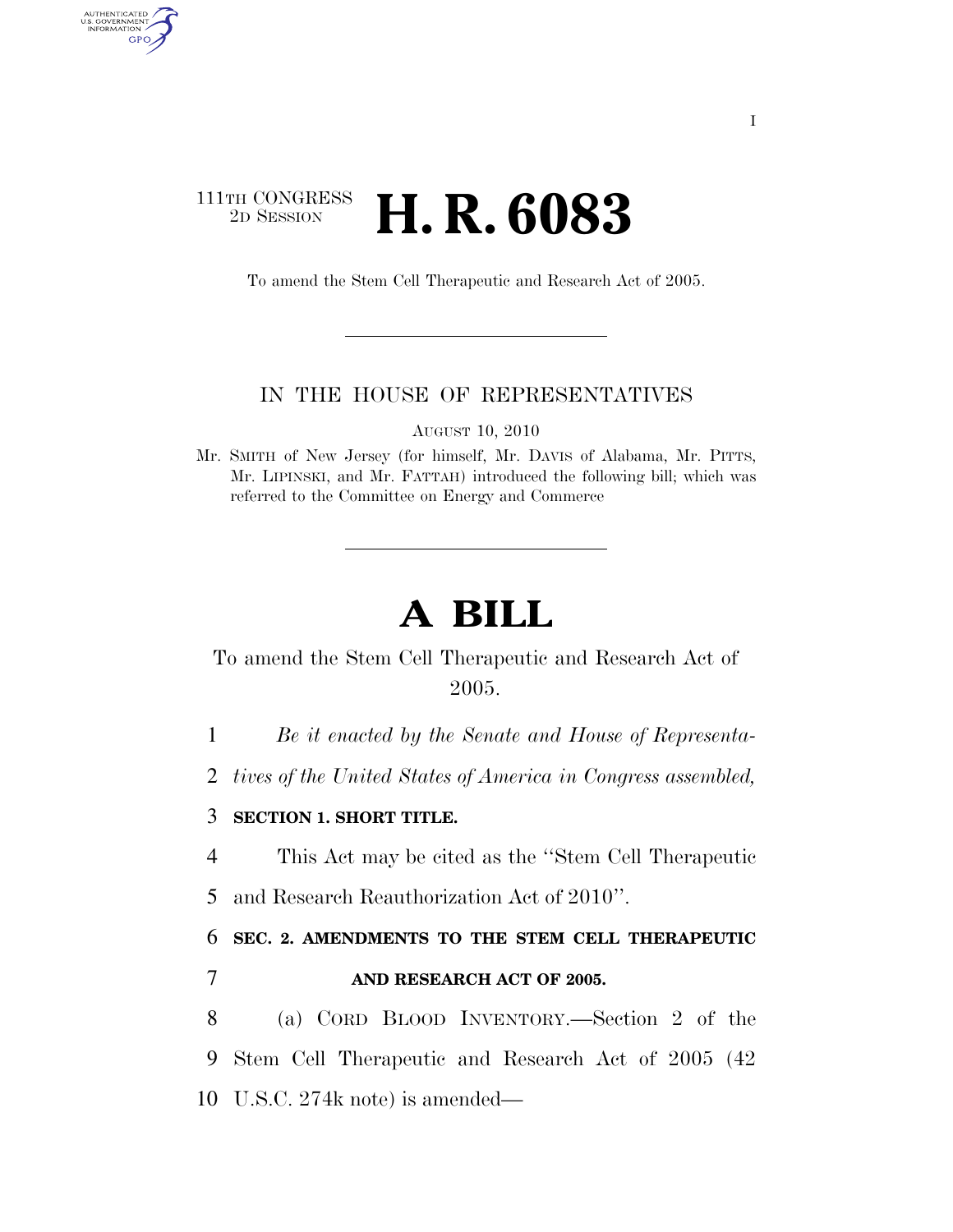| $\mathbf{1}$   | $(1)$ in subsection $(a)$ , by inserting "at least" be- |
|----------------|---------------------------------------------------------|
| $\overline{2}$ | fore " $150,000$ ";                                     |
| $\mathfrak{Z}$ | $(2)$ in subsection $(c)(3)$ , by inserting "at least"  |
| $\overline{4}$ | before " $150,000$ ";                                   |
| 5              | $(3)$ in subsection $(d)$ —                             |
| 6              | $(A)$ in paragraph $(2)$ , by striking "; and"          |
| 7              | and inserting " $;$ ";"                                 |
| 8              | (B) by redesignating paragraph (3) as                   |
| 9              | paragraph $(5)$ ; and                                   |
| 10             | $(C)$ by inserting after paragraph $(2)$ the            |
| 11             | following:                                              |
| 12             | $\lq(3)$ will provide a plan to increase cord blood     |
| 13             | unit collections at collection sites that exist at the  |
| 14             | time of application, assist with the establishment of   |
| 15             | new collection sites, or contract with new collection   |
| 16             | sites;                                                  |
| 17             | $\lq(4)$ will annually provide to the Secretary a       |
| 18             | plan for, and demonstrate, ongoing measurable           |
| 19             | progress toward achieving self-sufficiency of cord      |
| 20             | blood unit collection and banking operations; and";     |
| 21             | $(4)$ in subsection $(e)$ —                             |
| 22             | $(A)$ in paragraph $(1)$ —                              |
| 23             | (i) by striking "10 years" and insert-                  |
| 24             | ing "a period of at least 10 years begin-               |
| 25             | ning on the last date on which the recipi-              |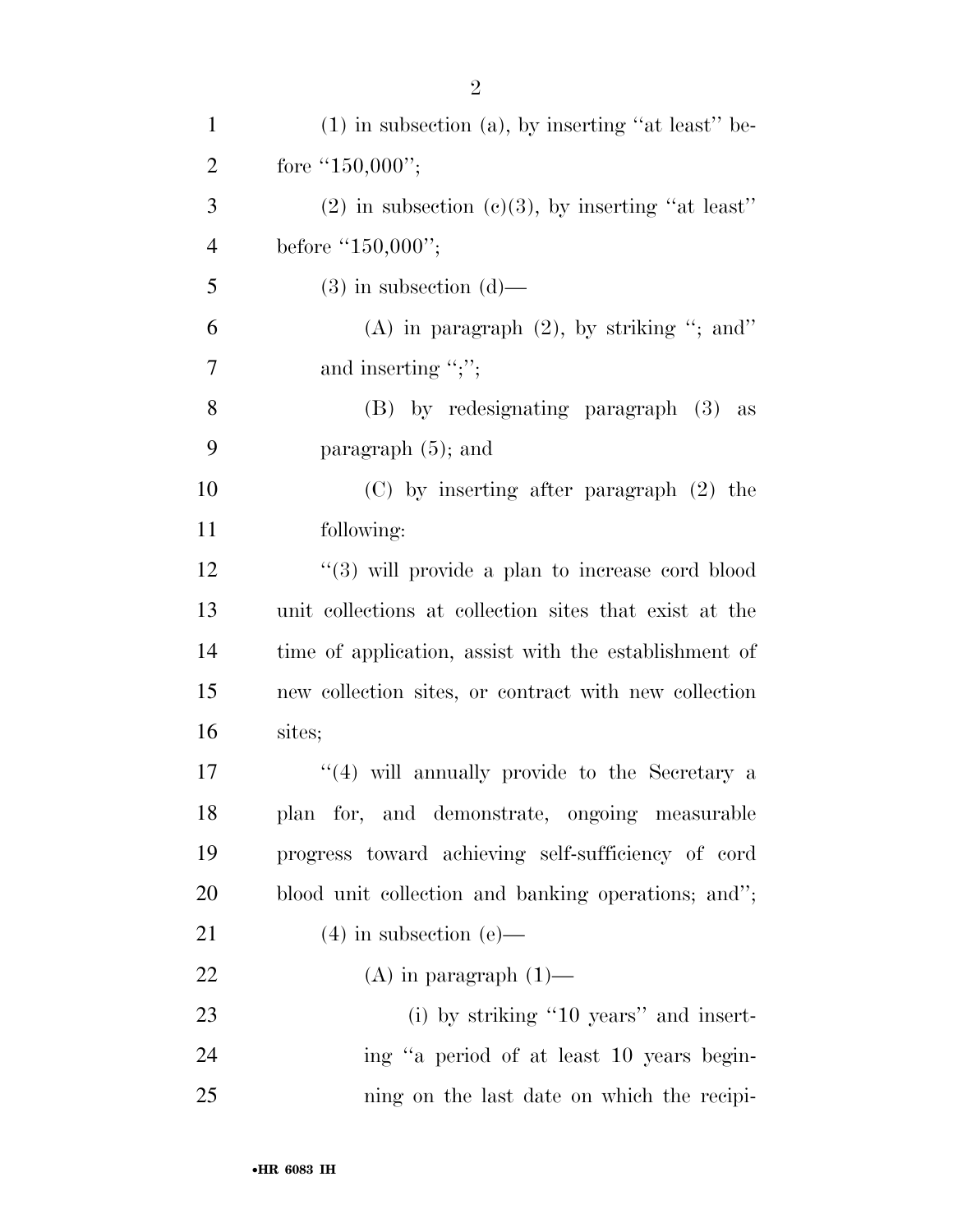| $\mathbf{1}$   | ent of a contract under this section re-     |
|----------------|----------------------------------------------|
| $\overline{2}$ | ceives Federal funds under this section";    |
| 3              | and                                          |
| $\overline{4}$ | (ii) by striking the second sentence         |
| 5              | and inserting "The Secretary shall ensure    |
| 6              | that no Federal funds shall be obligated     |
| $\overline{7}$ | under any such contract after the date       |
| 8              | that is 5 years after the date on which the  |
| 9              | contract is entered into, except as provided |
| 10             | in paragraphs $(2)$ and $(3)$ .";            |
| 11             | $(B)$ in paragraph $(2)$ —                   |
| 12             | (i) in the matter preceding subpara-         |
| 13             | $graph(A)$ —                                 |
| 14             | (I) by striking "Subject to para-            |
| 15             | graph $(1)(B)$ , the" and inserting          |
| 16             | "The"; and                                   |
| 17             | (II) by striking "3" and inserting           |
| 18             | ``5"                                         |
| 19             | (ii) in subparagraph $(A)$ —                 |
| 20             | (I) by inserting "at least" before           |
| 21             | " $150,000$ "; and                           |
| 22             | $(II)$ by striking "; and" and in-           |
| 23             | serting ";";                                 |
| 24             | (iii) in subparagraph $(B)$ —                |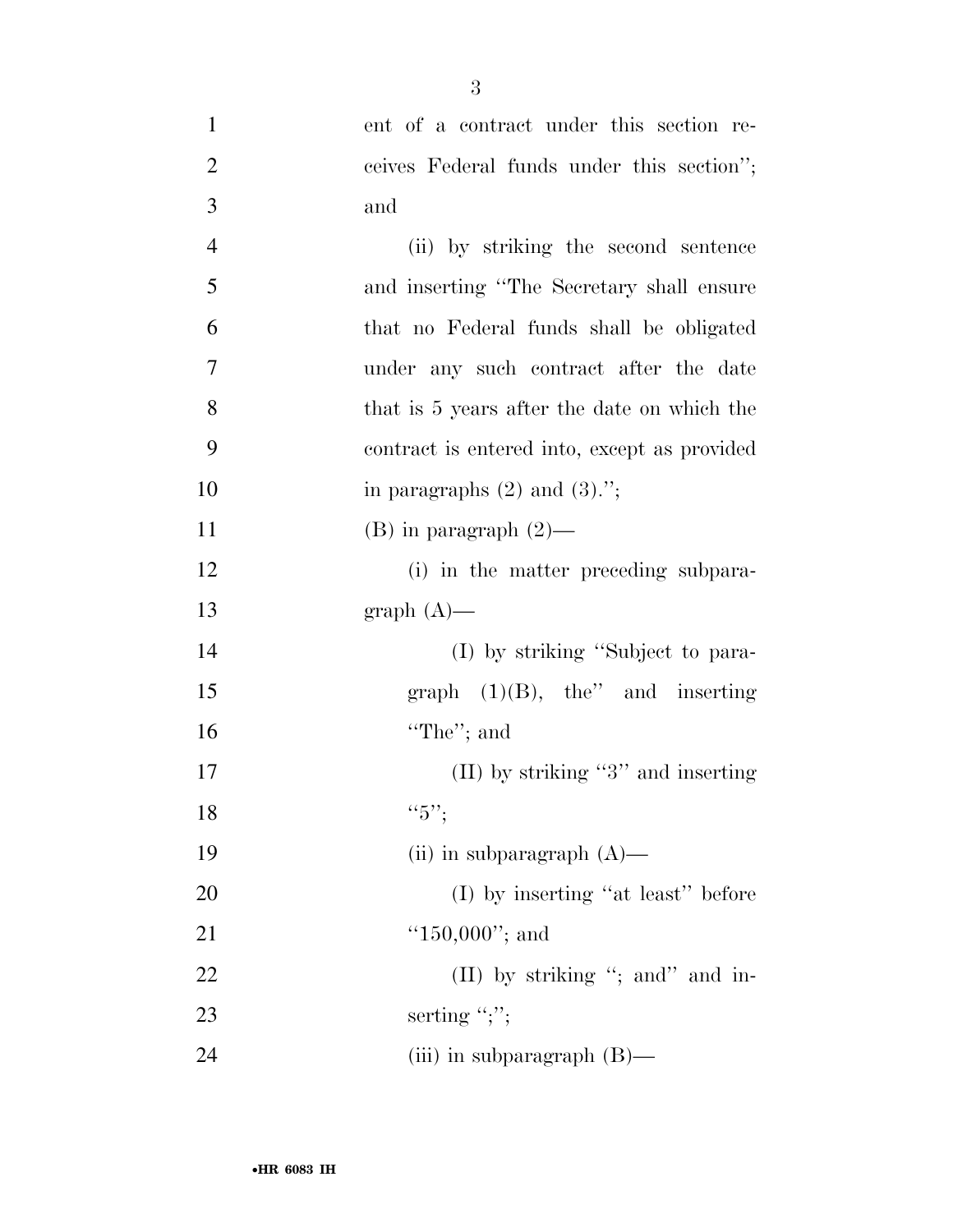| $\mathbf{1}$   | $(I)$ by inserting "meeting the re-                      |
|----------------|----------------------------------------------------------|
| $\overline{2}$ | quirements under subsection (d)"                         |
| 3              | after "receive an application for a                      |
| $\overline{4}$ | contract under this section"; and                        |
| 5              | (II) by striking "or the Sec-                            |
| 6              | retary" and all that follows through                     |
| $\overline{7}$ | the period at the end and inserting ";                   |
| 8              | $or$ "; and                                              |
| 9              | (iv) by adding at the end the fol-                       |
| 10             | lowing:                                                  |
| 11             | $\lq\lq$ (C) the Secretary determines that the           |
| 12             | outstanding inventory need cannot be met by              |
| 13             | the qualified cord blood banks under contract            |
| 14             | under this section."; and                                |
| 15             | $(C)$ by striking paragraph $(3)$ and insert-            |
| 16             | ing the following:                                       |
| 17             | EXTENSION ELIGIBILITY.- A qualified<br>(3)               |
| 18             | cord blood bank shall be eligible for a 5-year exten-    |
| 19             | sion of a contract awarded under this section, as de-    |
| 20             | scribed in paragraph $(2)$ , provided that the qualified |
| 21             | cord blood bank—                                         |
| 22             | $\lq\lq$ demonstrates a superior ability to              |
| 23             | satisfy the requirements described in subsection         |
| 24             | (b) and achieves the overall goals for which the         |
| 25             | contract was awarded;                                    |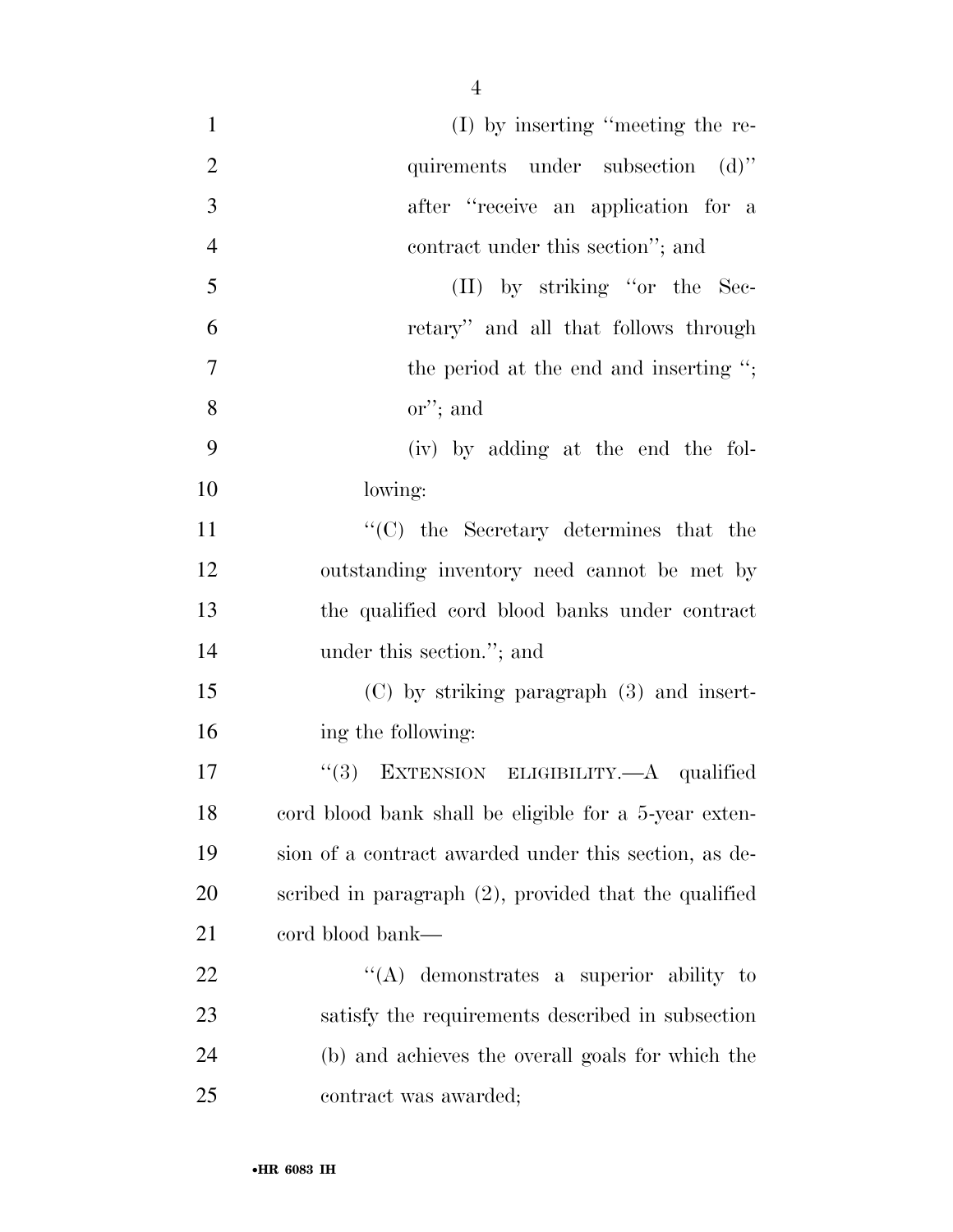| $\mathbf{1}$   | "(B) provides a plan for how the qualified            |
|----------------|-------------------------------------------------------|
| $\overline{2}$ | cord blood bank will increase cord blood unit         |
| 3              | collections at collection sites that exist at the     |
| $\overline{4}$ | time of consideration for such extension of a         |
| 5              | contract, assist with the establishment of new        |
| 6              | collection sites, or contract with new collection     |
| 7              | sites; and                                            |
| 8              | "(C) annually provides to the Secretary a             |
| 9              | plan for, and demonstrates, ongoing measurable        |
| 10             | progress toward achieving self-sufficiency of         |
| 11             | cord blood unit collection and banking oper-          |
| 12             | ations.";                                             |
| 13             | $(5)$ in subsection $(g)(4)$ , by striking "or par-   |
| 14             | ent"; and                                             |
| 15             | $(6)$ in subsection $(h)$ —                           |
| 16             | $(A)$ by striking paragraph $(2)$ and insert-         |
| 17             | ing the following:                                    |
| 18             | "(2) AUTHORIZATION OF APPROPRIATIONS.                 |
| 19             | There are authorized to be appropriated to the Sec-   |
| 20             | retary to carry out the program under this section    |
| 21             | $$23,000,000$ for each of fiscal years $2011$ through |
| 22             | 2014 and \$20,000,000 for fiscal year 2015. Such      |
| 23             | funds so appropriated shall remain available until    |
| 24             | expended."; and                                       |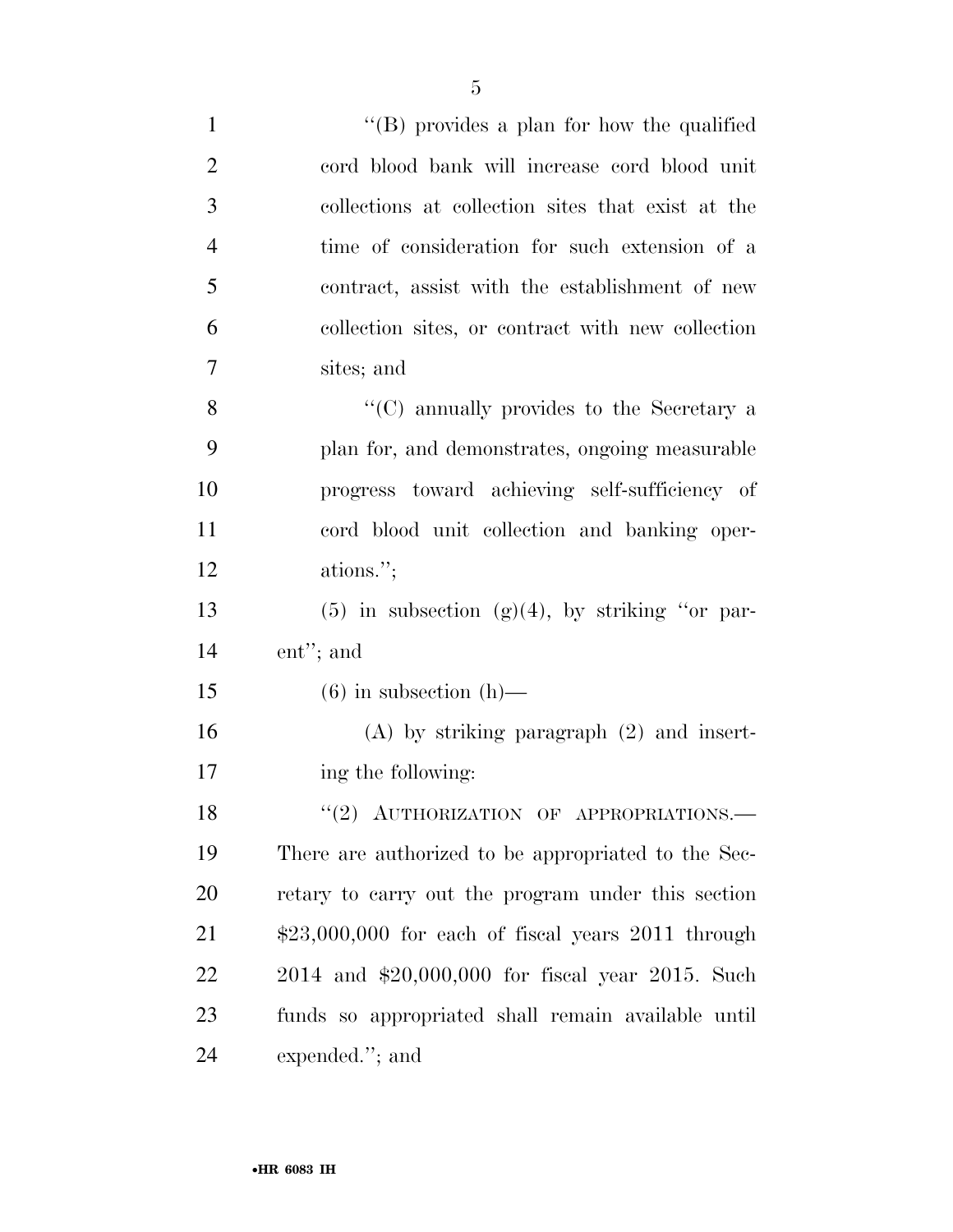| $\mathbf{1}$   | $(B)$ in paragraph $(3)$ , by striking "in each          |
|----------------|----------------------------------------------------------|
| $\overline{2}$ | of fiscal years 2007 through 2009" and insert-           |
| 3              | ing "for fiscal years 2011 through 2015".                |
| $\overline{4}$ | (b) NATIONAL PROGRAM.—Section 379 of the Public          |
| 5              | Health Service Act (42 U.S.C. 274k) is amended—          |
| 6              | $(1)$ by striking subsection $(a)(6)$ and inserting      |
| 7              | the following:                                           |
| 8              | $\cdot\cdot$ (6) The Secretary, acting through the Advi- |
| 9              | sory Council, shall submit to Congress an annual re-     |
| 10             | port on the activities carried out under this sec-       |
| 11             | $\{tion.";\}$                                            |
| 12             | (2) by striking subsection $(d)(2)(D)$ and insert-       |
| 13             | ing the following:                                       |
| 14             | "(D) support studies and demonstration                   |
| 15             | and outreach projects for the purpose of in-             |
| 16             | creasing cord blood unit donation and collection         |
| 17             | from a genetically diverse population, including         |
| 18             | exploring novel approaches or incentives, such           |
| 19             | as remote or other innovative technological ad-          |
| 20             | vances that could be used to collect cord blood          |
| 21             | units, to expand the number of cord blood unit           |
| 22             | collection sites partnering with cord blood              |
| 23             | banks that receive a contract under the Na-              |
| 24             | tional Cord Blood Bank Inventory program                 |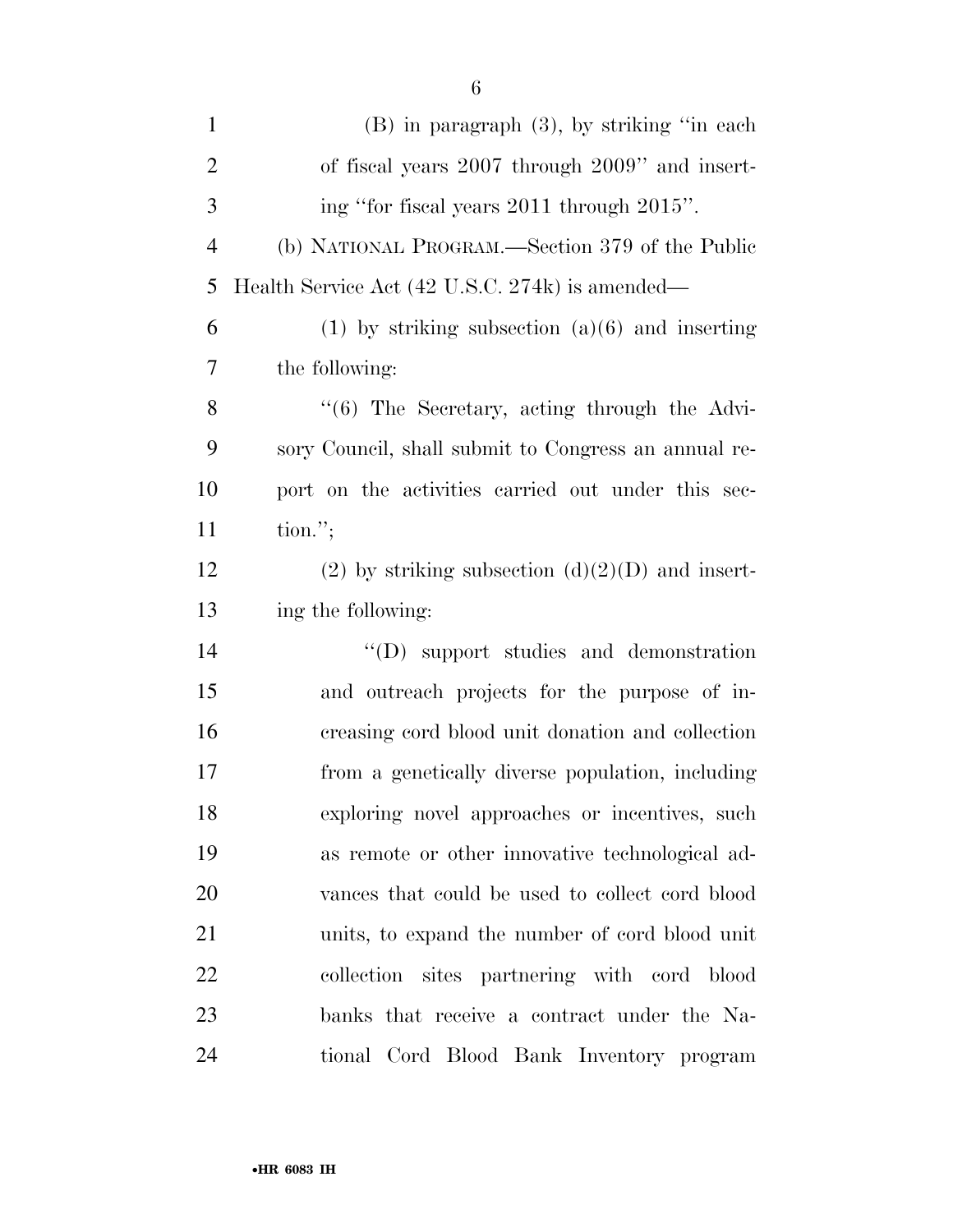| $\mathbf{1}$   | under section 2 of the Stem Cell Therapeutic                  |
|----------------|---------------------------------------------------------------|
| $\overline{2}$ | and Research Act of 2005;"; and                               |
| 3              | (3) by striking subsection $(f)(5)(A)$ and insert-            |
| $\overline{4}$ | ing the following:                                            |
| 5              | "(A) require the establishment of a system                    |
| 6              | of strict confidentiality to protect the identity             |
| 7              | and privacy of patients and donors in accord-                 |
| 8              | ance with Federal and State law; and".                        |
| 9              | (c) AUTHORIZATION OF APPROPRIATIONS.-Section                  |
| 10             | 379B of the Public Health Service Act (42 U.S.C. 274m)        |
| 11             | is amended by striking " $$34,000,000$ " and all that follows |
| 12             | through the period at the end, and inserting " $$30,000,000$  |
|                | 13 for each of fiscal years 2011 through 2014 and             |
| 14             | $$33,000,000$ for fiscal year 2015. Such funds so appro-      |
| 15             | priated shall remain available until expended.".              |
| 16             | (d) REPORT ON CORD BLOOD UNIT DONATION AND                    |
| 17             | COLLECTION.—                                                  |
| 18             | (1) IN GENERAL.—Not later than 1 year after                   |
| 19             | the date of enactment of this Act, the Comptroller            |
| 20             | General of the United States shall submit to the              |
| 21             | Committee on Health, Education, Labor, and Pen-               |
| 22             | sions and the Committee on Appropriations of the              |
| 23             | Senate, the Committee on Energy and Commerce                  |
| 24             | and the Committee on Appropriations of the House              |
| 25             | of Representatives, and the Secretary of Health and           |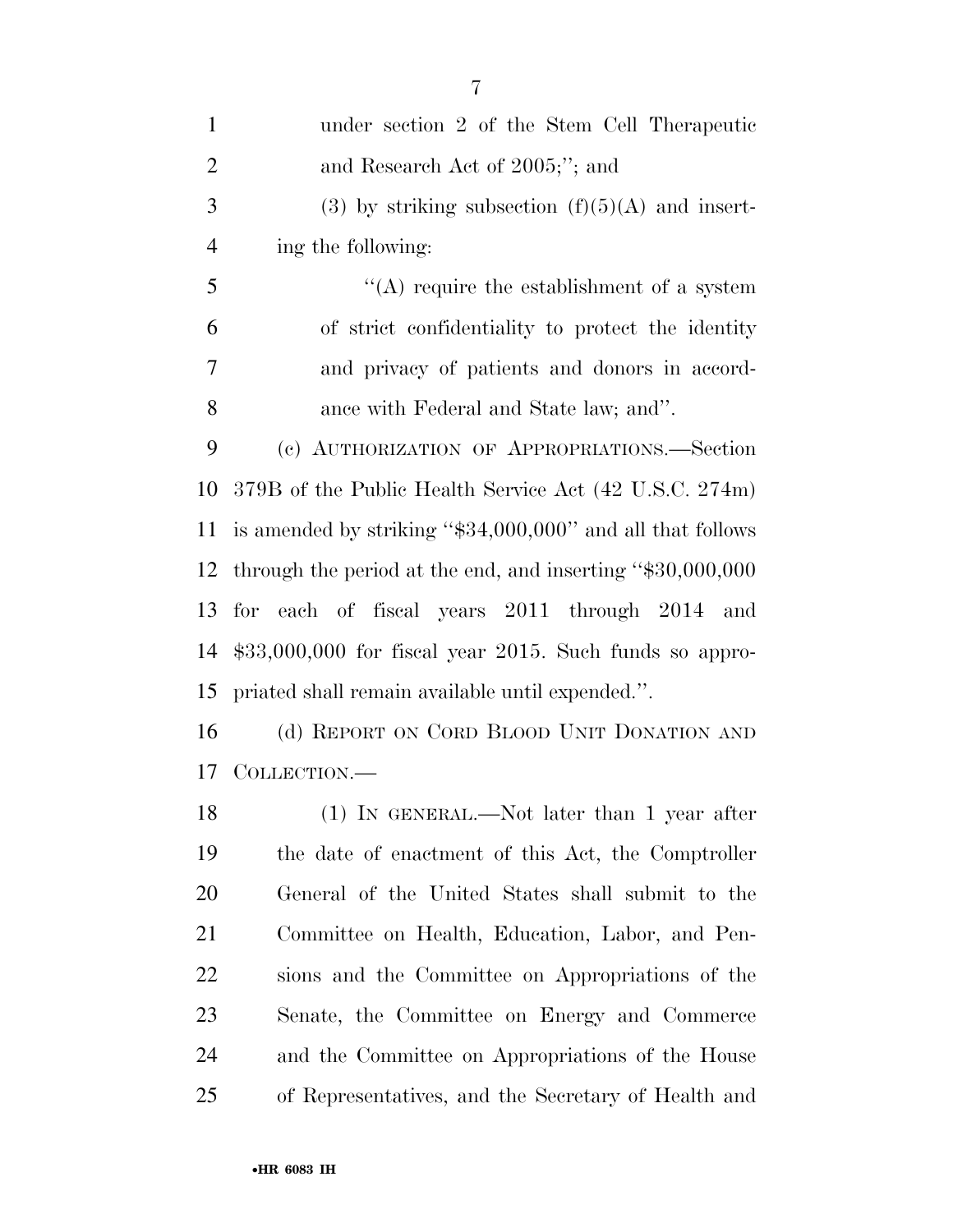| $\mathbf{1}$   | Human Services a report reviewing studies, dem-      |
|----------------|------------------------------------------------------|
| $\overline{2}$ | onstration programs, and outreach efforts for the    |
| 3              | purpose of increasing cord blood unit donation and   |
| $\overline{4}$ | collection for the National Cord Blood Inventory to  |
| 5              | ensure a high-quality and genetically diverse inven- |
| 6              | tory of cord blood units.                            |
| 7              | (2) CONTENTS.—The report described in para-          |
| 8              | graph (1) shall include a review of such studies,    |
| 9              | demonstration programs, and outreach efforts under   |
| 10             | section 2 of the Stem Cell Therapeutic and Research  |
| 11             | Act of 2005 (42 U.S.C. 274k note) (as amended by     |
| 12             | this Act) and section 379 of the Public Health Serv- |
| 13             | ice Act (42 U.S.C. 274k) (as amended by this Act),   |
| 14             | including—                                           |
| 15             | (A) a description of the challenges and              |
| 16             | barriers to expanding the number of cord blood       |
| 17             | unit collection sites, including cost, the impact    |
| 18             | of regulatory and administrative requirements,       |
| 19             | and the capacity of cord blood banks to main-        |
| 20             | tain high-quality units;                             |
| 21             | (B) remote or other innovative techno-               |
| 22             | logical advances that could be used to collect       |
| 23             | cord blood units;                                    |
| 24             | (C) appropriate methods for improving                |
| $25\,$         | provider education about collecting cord blood       |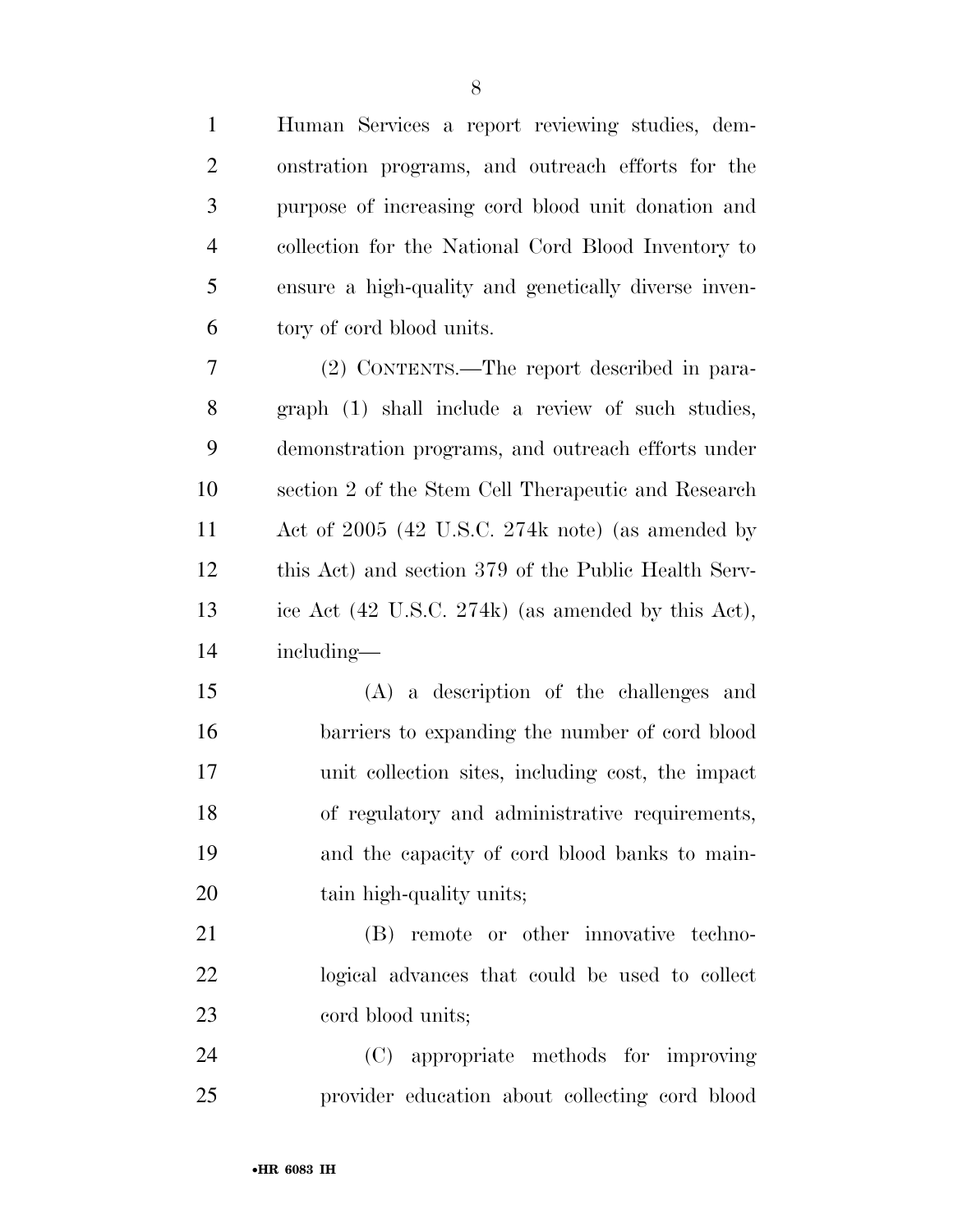| $\mathbf{1}$   | units for the national inventory and participa-  |
|----------------|--------------------------------------------------|
| $\overline{2}$ | tion in such collection activities;              |
| 3              | (D) estimates of the number of cord blood        |
| $\overline{4}$ | unit collection sites necessary to meet the out- |
| 5              | standing national inventory need and the char-   |
| 6              | acteristics of such collection sites that would  |
| 7              | help increase the genetic diversity and enhance  |
| 8              | the quality of cord blood units collected;       |
| 9              | (E) best practices for establishing and sus-     |
| 10             | taining partnerships for cord blood unit collec- |
| 11             | tion at medical facilities with a high number of |
| 12             | minority births;                                 |
| 13             | (F) potential and proven incentives to en-       |
| 14             | courage hospitals to become cord blood unit col- |
| 15             | lection sites and partner with cord blood banks  |
| 16             | participating in the National Cord Blood Inven-  |
| 17             | tory under section 2 of the Stem Cell Thera-     |
| 18             | peutic and Research Act of 2005 and to assist    |
| 19             | cord blood banks in expanding the number of      |
| 20             | cord blood unit collection sites with which such |
| 21             | cord blood banks partner; and                    |
| 22             | (G) recommendations about methods cord           |
| 23             | blood banks and collection sites could use to    |
| 24             | lower costs and improve efficiency of cord blood |